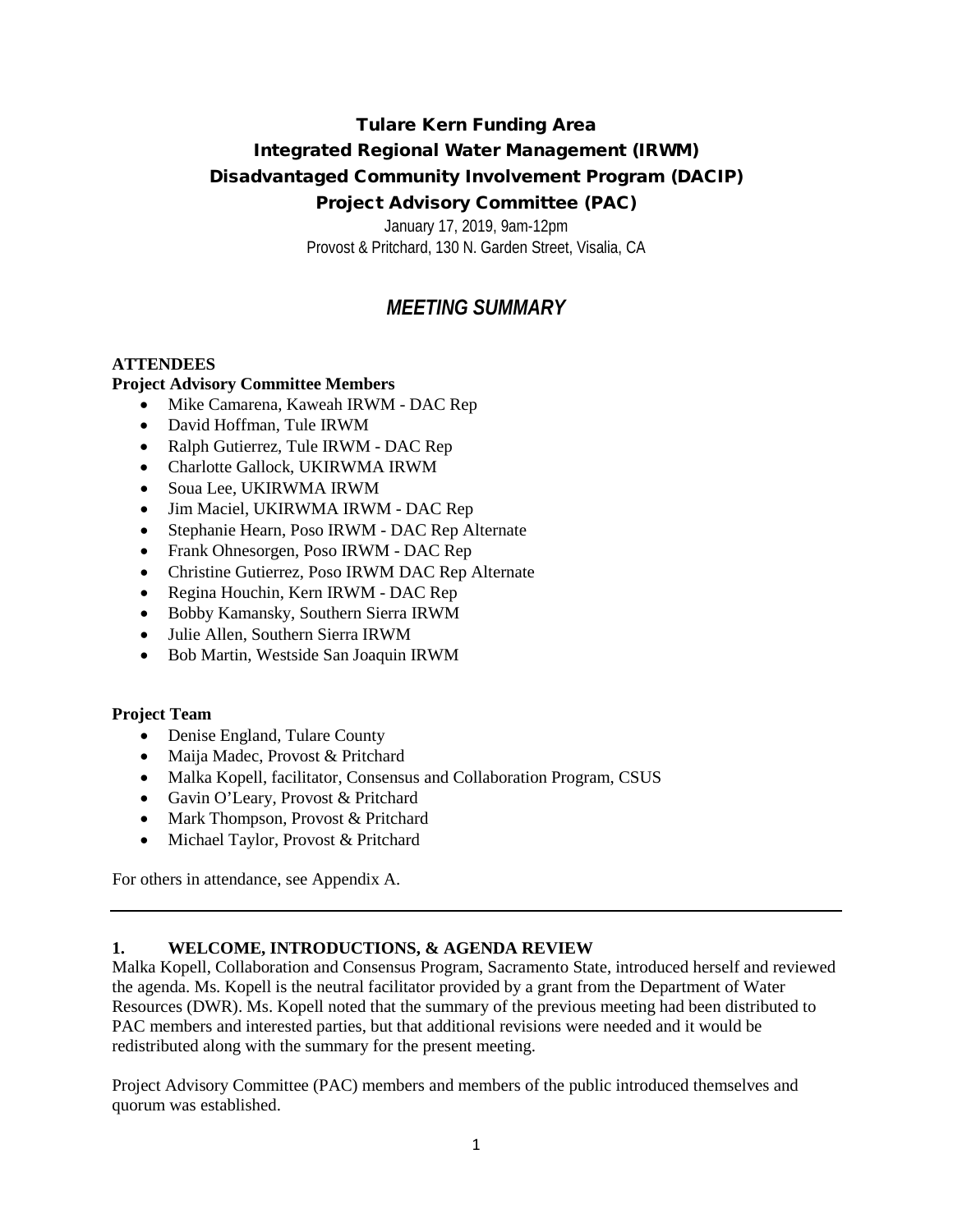Ms. Kopell asked for public comments. There were none.

### **2. REVIEW OF DAC ENGAGEMENT, PRESENT CIRCUMSTANCES, AND RECOMMENDED ACTIONS REPORT** *(cont'd from October meeting)*

Maria Herrera, Self-Help Enterprises (SHE), reviewed the content of a report on present circumstances and recommended actions for disadvantaged community (DAC) engagement, following up on discussion of a previous draft of the report during the PAC meeting in October 2018. See Appendix B for the report. Ms. Herrera presented statistics on the level of DAC participation in IRWMs, noting that DAC engagement is very low on average. The rate of participation of unincorporated DACs and SDACs (severely disadvantaged communities) is especially low. Additional observations from the report included that IRWM regions do not all share the same participation categories, that some DACs or SDACs may participate in multiple participation categories, and that many DACs and SDACs are listed as interested parties but may not have been involved in development and implementation of an IRWM plan. Ms. Herrera said that she would return to the PAC after the second phase of the assessment was completed.

Ms. Herrera reviewed the program budget, approved at the October 2018 PAC meeting, which allocates \$416,210 for Phase One, covering the report's ten recommendations. The remaining \$133,790 of the DAC Engagement and Education Program (DACEEP) budget would be allocated during Phase Two. She then presented next steps, which include continuing the evaluation of present DAC engagement, meeting with the IRWM regions, developing DAC engagement and outreach recommendations for each of the regions, developing recommendations for communities outside the IRWM regions, and updating the report on DAC engagement in IRWM.

PAC members and members of the public were given an opportunity to present comments and questions. A participant asked what time period engagement data was describing. Ms. Herrera said that the data was gathered from the most recent IRWM plans.

A participant noted that incorporated areas usually have paid staff, while unincorporated areas are often staffed by volunteers, which may contribute to the differences in participation. Another participant said that most DACs have few employees, which makes engagement challenging.

A participant asked what areas qualify as unincorporated. Ms. Herrera said that areas outside a city are unincorporated.

A participant asked about the response rate for the surveys used. Ms. Herrera said that over 200 surveys were mailed, and 36 responses had been submitted. DACs have until the end of January 2019 to complete the survey, and staff at Self-Help Enterprises are being encouraged to bring surveys with them when they meet with communities, and phone calls are also being made to encourage survey response.

# **3. REVIEW PRELIMINARY NEEDS ASSESSMENT**

Maija Madec and Gavin O'Leary, from Provost & Pritchard, gave an overview of the preliminary needs assessment, with updates about the dataset. See Appendix C for the Preliminary Needs Assessment report. Mr. O'Leary said that the dataset had been updated based on comments from the PAC. Information is now available by county, data can be broken out by incorporated versus unincorporated areas, and individual well data can also be accessed.

PAC members and members of the public were given an opportunity to present comments and questions. A participant asked whether it was possible to calculate statistics by IRWM region. Mr. O'Leary said that it is possible.

A participant said that the information provides a good snapshot, but State data may not be accurate and timely.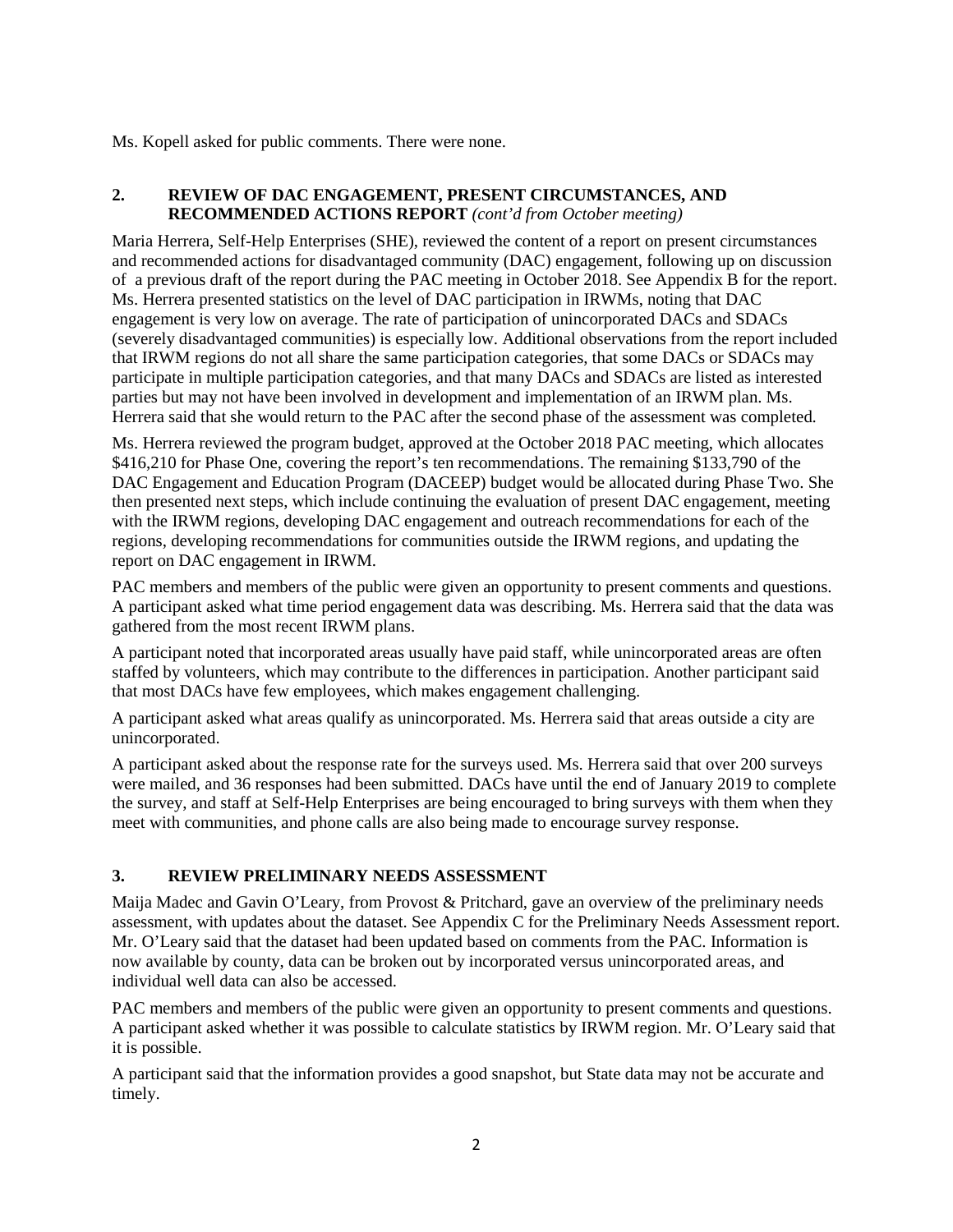A participant asked whether there was coordination with SGMA processes. The consultants from Provost & Pritchard said that the SGMA processes are not ready to coordinate so the processes are running in parallel. They also noted that Tulare County is working on data sharing with Groundwater Sustainability Agencies (GSAs).

A participant asked if data indicates whether water quality issues are related to a single contaminant or multiple contaminants. The consultants said that compliance status and notice of violation information can be used to determine if the system has issues with multiple water quality contaminants.

A participant from Self-Help Enterprises said that some data, for example defining private well communities' current water quality, had been collected and asked whether that data would be shared. The consultants said that if it is public data, they could look into including it.

A participant noted that in the past the State had created a map of a potential nitrate contamination issue to facilitate provision of bottled water by the County to those affected.

A participant suggested that private wells should be approached differently and noted that Three Rivers has good private well data. Denise England from Tulare County said that the County's public health department has a lot of information about private wells and that Tulare County has digitized much of the well quality and depth data. A participant asked whether that had been done for individual wells. Ms. England said it had been done for any well for which they have data.

Ms. Madec reviewed the preliminary needs assessment, which uses publicly-available data to provide a preliminary understanding of the needs and issues related to water supply, water quality, and wastewater of DACs in the Tulare-Kern Funding Area. Ms. Madec noted that what constitutes "underrepresented communities" has not yet been defined and requested input from the PAC about the question.

The preliminary needs assessment was based on information for about 493 communities in the Tulare Kern Funding Area (TKFA), 136 of which are DACs and 197 SDACs, collectively referred to as DACs. Ms. Madec noted that data relevant to consolidated DACs was included, but not counted separately. The total population of the DACs is about 1.4 million people, out of a total of 1.9 million in the funding area. Of the 333 total DACs, 303 are unincorporated and 30 incorporated. Service connections in DACs account for 70% of the funding area's 496,154 connections.

The preliminary needs assessment presents information about individual DACs, including IRWM region (or if the community is outside of any IRWM region), community population, number of service connections, wastewater treatment agency, design flow and number of recent enforcement actions in the wastewater treatment agencies, and Drinking Water State Revolving Fund and Clean Water State Revolving Fund funding status. Datasets informing the assessment included:

- Drinking water supply source
- Drinking water quality, including compliance and exceedances
- Consolidated systems
- Private well communities
- Wastewater treatment facilities, including enforcement actions within the last five years

Ms. Madec said that, in addition to continuing the work to complete the final assessment, the recommendations of the preliminary report are to move forward with project solicitation, considering water supply, water quality compliance, and wastewater compliance issues, particularly for those DACs that do not currently have a project or funding application in progress.

PAC members and members of the public were given an opportunity to present comments and questions. A participant asked whether the data indicate if exceedances represent only part of a year (for example, seasonal fluctuations in water quality). The consultants said that some data is shown through the graphing tool, but a separate analysis is not carried out.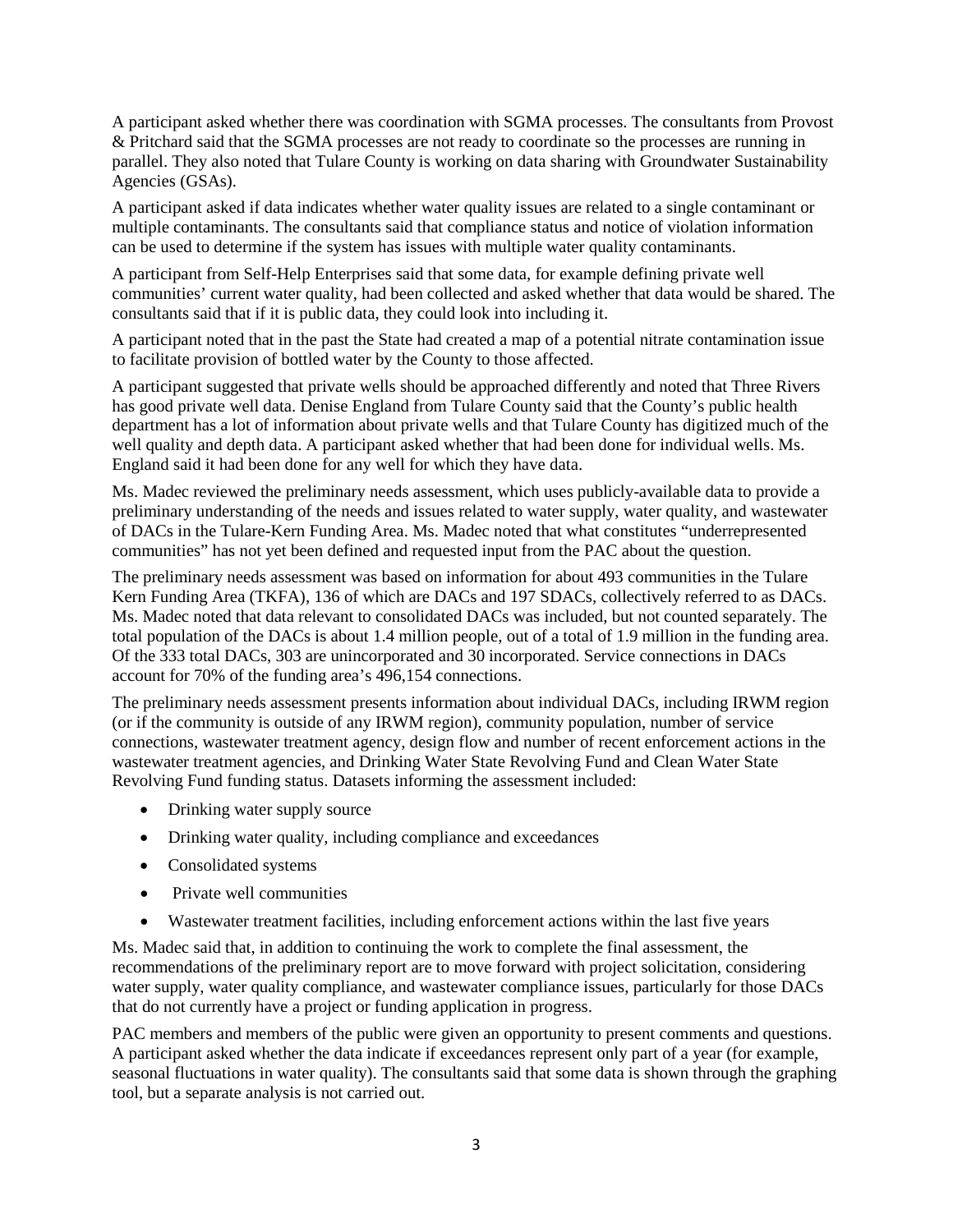A participant noted that some of the facilities are antiquated. The consultants agreed and noted that design flows and facilities with enforcement actions are identified, as well as funding status.

A participant asked whether the assessment included septic systems. The consultants said that the preliminary assessment did not yet include septic systems.

A participant said that the study was nicely done.

A participant said that it would be helpful to see how many wells had been tested in order to provide context for the numbers of exceedances in each community.

*PAC Action: Recommendation to accept the Preliminary Needs Assessment.* 

*Ms. Kopell asked for public comments regarding the recommendation; no public comments were made.*

*All PAC members were in favor.* 

### **4. PROJECT DEVELOPMENT GUIDELINES AND CRITERIA**

Ms. Madec reviewed the draft project development guidelines, scoring criteria, and application form documents (see Appendices D-F). Project funding is \$2 million total, approximately 8-10 projects around \$250,000 each, which includes at least one from each of the seven IRWM regions plus an additional \$250,000 catch-all. Ms. Madec noted that the funding would accommodate at least one project per IRWM region.

Ms. England said that application development costs can now be reimbursed through the program. A participant asked for confirmation that an IRWM region that has a project with a high score to submit in Round One can apply to the County only for assistance with application costs. Ms. England confirmed that this is the case, due to the timing of Round One Implementation Funding. She also noted that there is a DAC-specific funding source track.

A participant asked how projects in communities that are outside the funding area will be handled. Ms. England said that such communities should be able to access project funds through an IRWM group.

A participant asked how project applications will be submitted. Ms. England said that they should be submitted through each IRWM, who will send the projects to the PAC.

The PAC discussed the possibility of allocating \$250,000 worth of projects to each IRWM region, rather than allocating one project per IRWM region.

A participant asked whether an IRWM plan has to be adopted in order to receive funding. It was noted that this is a question that needs to be addressed further.

A participant asked whether funding could come through an organization like Self-Help Enterprises. Ms. England said that a project can be identified by an organization, but the funding needs to go through an IRWM.

A participant asked whether projects that include cost-sharing should be given additional points in the scoring process. It was noted that this is not how it is currently organized and that this approach would effectively penalize those that do not include cost-sharing.

*PAC Action: Recommendation to accept the Project Development Guidelines and Criteria, with the below changes incorporated:* 

- *A guideline allocation of \$250,000 per IRWM region, rather than one project per region*
- *The PAC will review IRWM scoring of projects, rather than completing a separate scoring, with the exception of projects in the catch-all/regional category, for which the*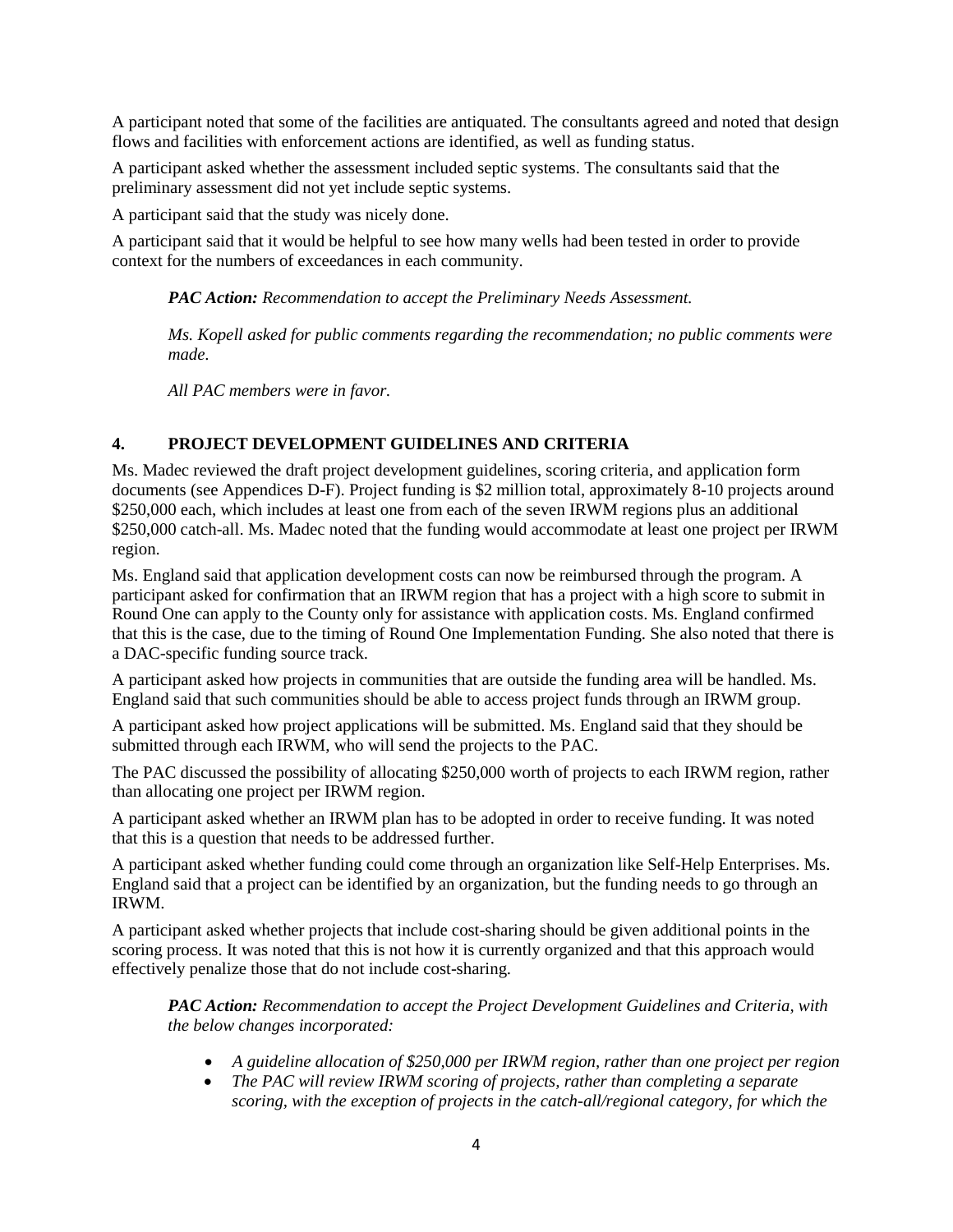*PAC will need to develop a scoring mechanism*

• *The PAC will review projects for conformity to the program's intent*

*Ms. Kopell asked for public comments regarding the recommendation; no public comments were made.*

*All PAC members were in favor.*

## **5. DISCUSS APPROACH TO SOLICIT PROJECTS**

Ms. England reviewed the three funding sources for IRWM-related projects to benefit DACs. One of the funding sources, the Project Development funding, is part of the DAC Involvement Program (DACIP) specifically. The other two sources, the first and second rounds of IRWM Project Implementation grant funding, are separate from DACIP, but are related and include requirements about the amount of funding that must be allocated to DACs (10% of Prop 1 IRWM funding).

The DACIP Project Development funding is administered through Tulare County with guidance from the PAC, and must directly benefit a DAC, economically distressed area, or underrepresented community, collectively referred to as DACs, or a Tribe. The goal of the project development funding is to develop projects for IRWM Project Implementation funding, and can be used for feasibility studies, outreach, preliminary design, environmental documents, etc. IRWMs can rank projects according to scoring criteria and Tulare County has final approving authority in allocating the funding. Project development activities may begin in 2019 and must be completed by July 2020.

Any DACIP Project Development funding that goes toward projects for Round One of the IRWM Implementation funding will be in the form of project application funds for projects that are already ready, due to the approaching Round One deadline. The remainder of the Development funds will support development of projects for Round Two of the Implementation funding.

The IRWM project implementation funding is separate from DACIP, but timing of the funding cycles and other associated activities are relevant to DACIP and the PAC. For implementation funding, projects must be coordinated through individual IRWMs and regional groups must coordinate with other groups within the IRWM funding area. Between the two rounds, at least 10% of the implementation funding must go toward DAC projects. For Round One, projects are due to the regional coordinator by April 2019; timing for Round Two funding has not yet been determined.

A participant asked how IRWM groups will be affected if the DACs in their community do not have projects ready. Ms. England said that finding projects is not likely to be a problem, as DACs face many challenges that need resolution.

*PAC Action: Recommendation of the following next steps:*

- *March 28, 2019 PAC meeting:*
	- o *Submit projects that need only application cost reimbursement and are ready for Round One Implementation funding*
	- o *Projects needing DAC project development funding may be submitted in March, but will not be reviewed until June*
	- o *Review projects for application cost reimbursement*
- *June 13, 2019 PAC meeting:* 
	- o *Submit proposals for projects that need DAC project development funding*
- *We encourage sending proposals to Ms. Madec and Ms. Kopell at least one week in advance of the meeting so that PAC members may review them*
- *Provide project application form, guidelines, and scoring criteria*

*Ms. Kopell asked for public comments regarding the recommendation; no public comments were*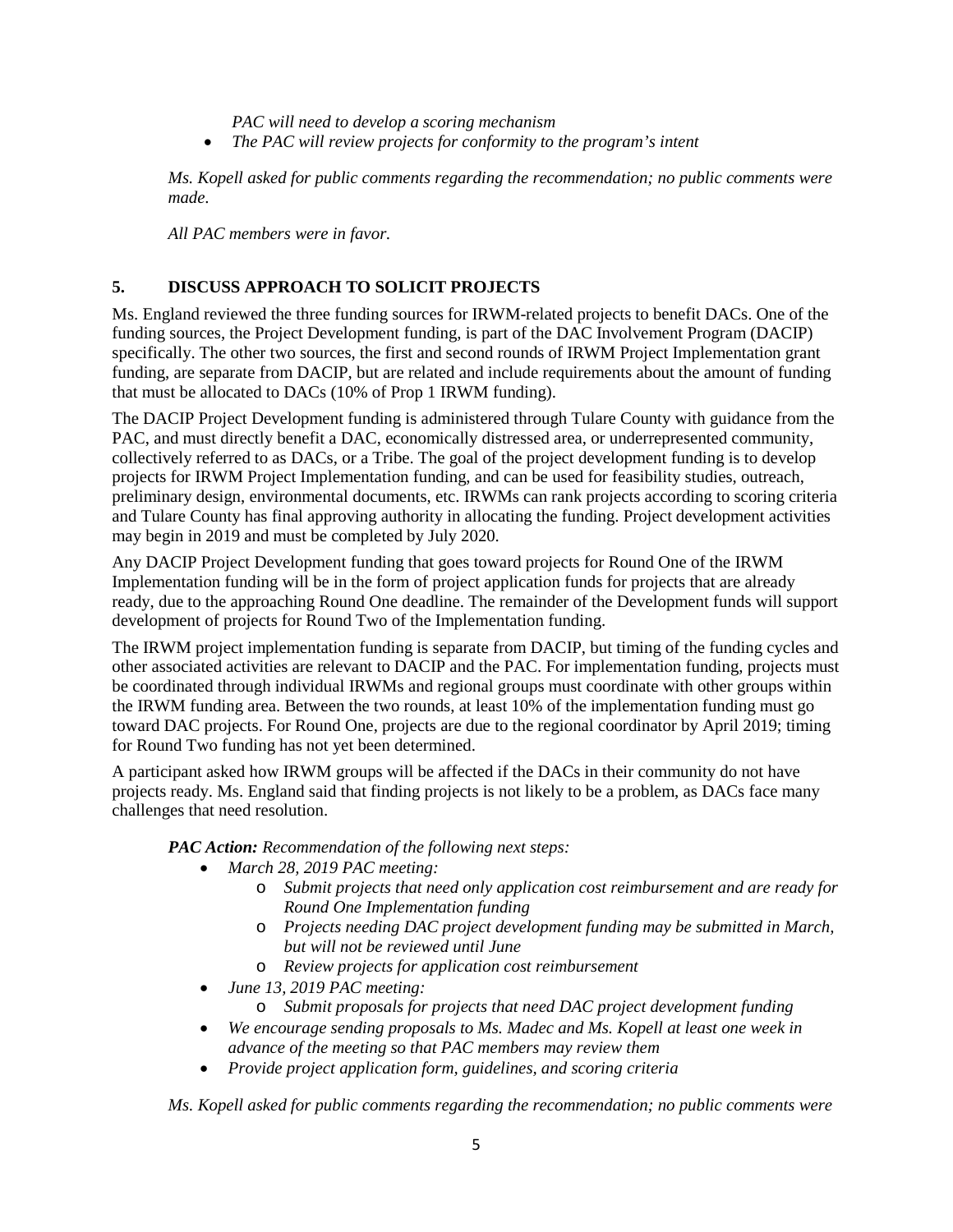*made.*

*All PAC members were in favor.*

# **6. CALIFORNIA INDIAN ENVIRONMENTAL ALLIANCE PRESENTATION**

JoAnne Lee, from the California Indian Environmental Alliance, was scheduled to give a presentation, but was unable to attend the meeting. Ms. England provided an update on progress toward bringing a Tribal representative onto the PAC. A Tribal invitation letter was sent to Kenneth McDarment of the Tule Tribal Council, which had a meeting scheduled for January 19, 2019.

**Action Item:** CCP will follow up with Bobby Kamansky regarding a PAC Tribal representative.

### **7. NEXT STEPS AND CLOSING**

The meeting was adjourned at 11:40 a.m.

The next PAC meeting will be held: March 28, 2019 9:00 a.m. – 12:00 p.m. Tulare County Conference Room 2800 W. Burrel Ave. Visalia, CA 93291